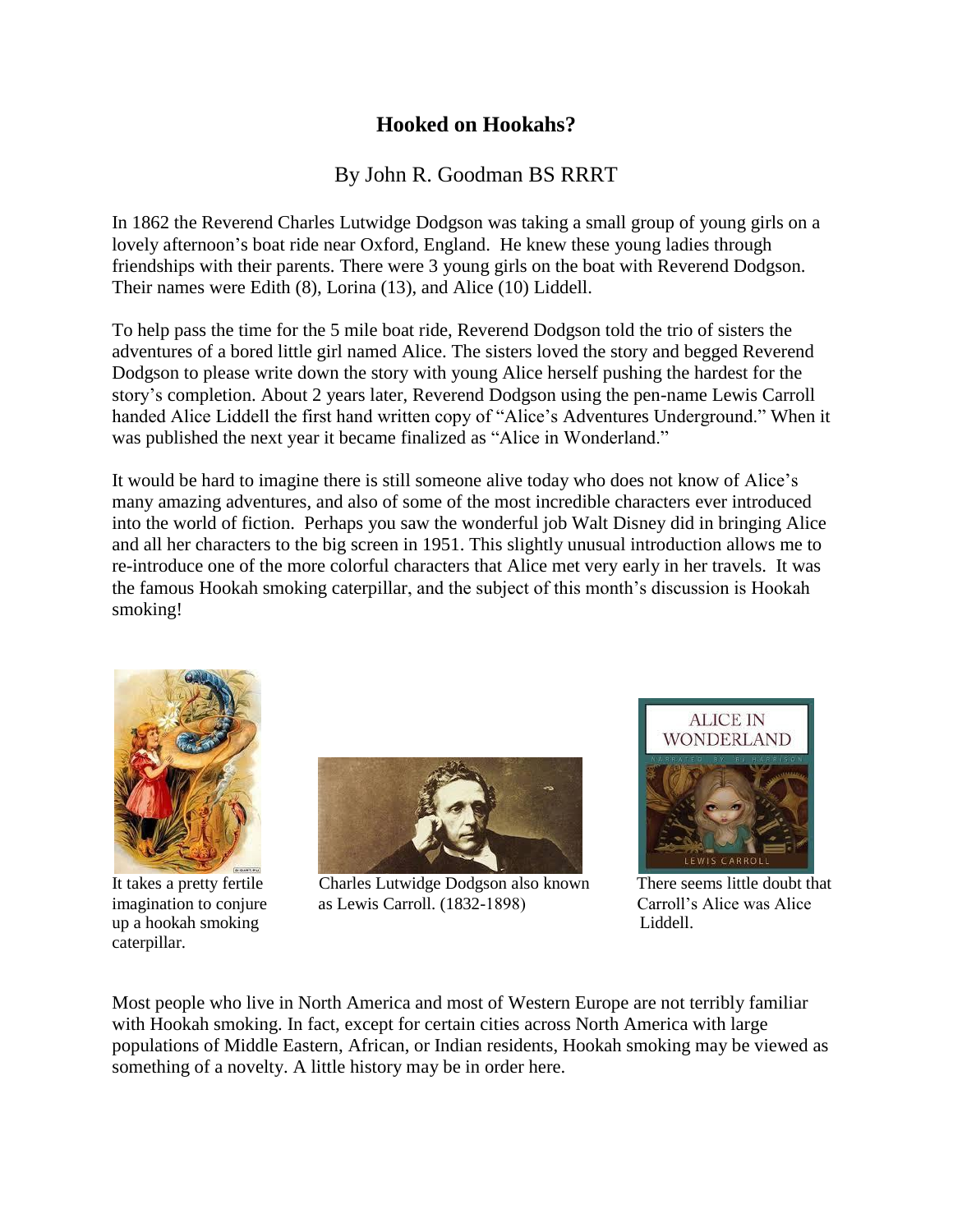Although Hookah smoking would seem to be "thousands" of years old, it is really a fairly modern phenomenon. In fact, it can be traced back to use in India in the mid 1500's. While it may be thought that Hookahs are used to smoke primarily Marijuana, Hashish, or even Opium, nothing could be further from the truth. It is true almost any combustible substance can be smoked through a Hookah. Traditionally "Shisha" is the most common substance smoked through a standard Hookah. Hookah's may have a single "line' or may have up to 5 or 6. It is designed so that the Shisha is consumed over a longer period of time, and in much more of a social setting. This period of time can range from 20 to 60 minutes or more.



Hookah smoking very prevalent In the Middle East





Hookah with one pipe Shisha= tobacco soaked with sweet flavors

It is interesting to note that there is almost no written evidence of Hookah smoking until about the 1560's. This makes sense when you think that tobacco was not indigenous to Europe or the middle east and had to be imported from the yet to be organized United States of America. In the Middle Eastern and other countries with large Arabic populations people tend to smoke their hookahs as an important part of their history and culture. An overwhelming majority of cafes in the Middle East offer Hookah smoking. In fact, Shisha cafes are somewhat analogous to the British pub on nearly every corner of England. Hookah smoking has spread throughout many parts of the world. Hookah smoking became very popular in the United States in the 1960's and 70's. It is estimated that there are over 1,000 Hookah bars currently doing business in the United States.

There are a number of major studies currently being conducted in the United States regarding the effects of regular Hookah smoking. It is already known that Hookah use by high school and college students is dramatically increasing. It has been determined that about 17% of male high school seniors and 15% of female seniors had used a hookah in the past 30 days. More encompassing studies have proven that the range of routine Hookah smoking among U.S. college students is between 22 and 40%. Now, with the addition of electronic hookah smoking, scientific information on the effect of the vapors, chemicals and other by-products are more important than ever.

## **The Hookah "social" connection.**

From the very beginning Hookah smoking has been done more in groups rather than individually. Not unlike meeting friends for a cup of coffee after work, or perhaps a glass of wine, in many cases the same mouthpiece is passed from person to person. Hookah is called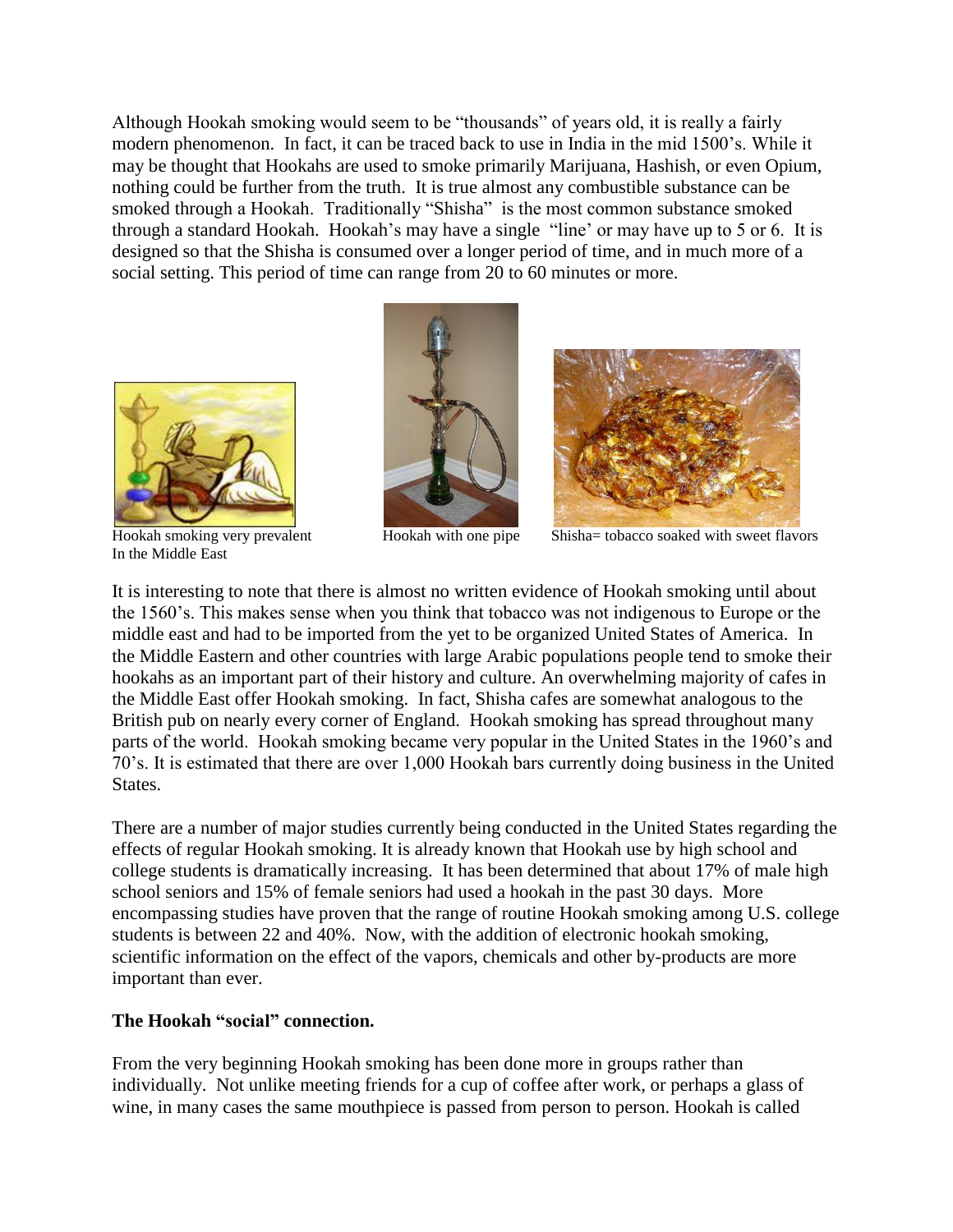different things in the different countries where it is smoked. Other common names include *argileh*, *narghil*e, *goza*, and *hubble-bubble*.

Unlike cigarette smoking, smoking Shisha is rarely done alone. This is why many medical practitioners, as well as public health organizations such as the American Lung Association have been doing their best to alert the public as much as possible to the deleterious side effects of Shisha smoking. For the most part, Hookah bars continue to be unregulated. So just as we have discussed and in some cases exploded common myths surrounding the use of continuous supplemental oxygen, we need to place Hookah smoking in the same context. Let's look at some of the common myths regarding Hookah smoking that are still prevalent today.





Hookah smoking has a long history A casual hookah meeting Hookah smoking not just for the guys



*Myth #1- Since the Shisha is filtered through water; all of the harmful ingredients are filtered out too.*

In fact…..Obviously, smoking tobacco though any type of liquid does **not** filter out any cancer causing chemicals. Water filtered smoke causes the *same* damage to both the lungs and heart as cigarette smoke does.

*Myth #2- Since inhaled Hookah smoke does not actually burn the lungs; it is not as unhealthy as cigarette smoke.*

In fact…..the fact that the smoke is cooled through the water bath does **nothing** to decrease the number and percentage of carcinogens and is every bit as unhealthy as cigarette smoke.

*Myth #3- Smoking through a Hookah is less addictive than smoking cigarettes because there is no nicotine.*

In fact…..Shisha, just like tobacco does contain nicotine which is not filtered out by the water. Also, in a typical 60 minute Hookah session, a smoker is exposed to 100-200 times the volume of smoke inhaled from a single cigarette…

*Myth #4- Shisha tobacco contains fruit, so it is healthier for people who smoke cigarettes.*

In fact…..tobacco is tobacco no matter what it is mixed with. Shisha tobacco is often mixed with fruit and soaked in molasses or honey. None of this negates the fact that the tobacco still contains the cancer causing tobacco chemicals and nicotine.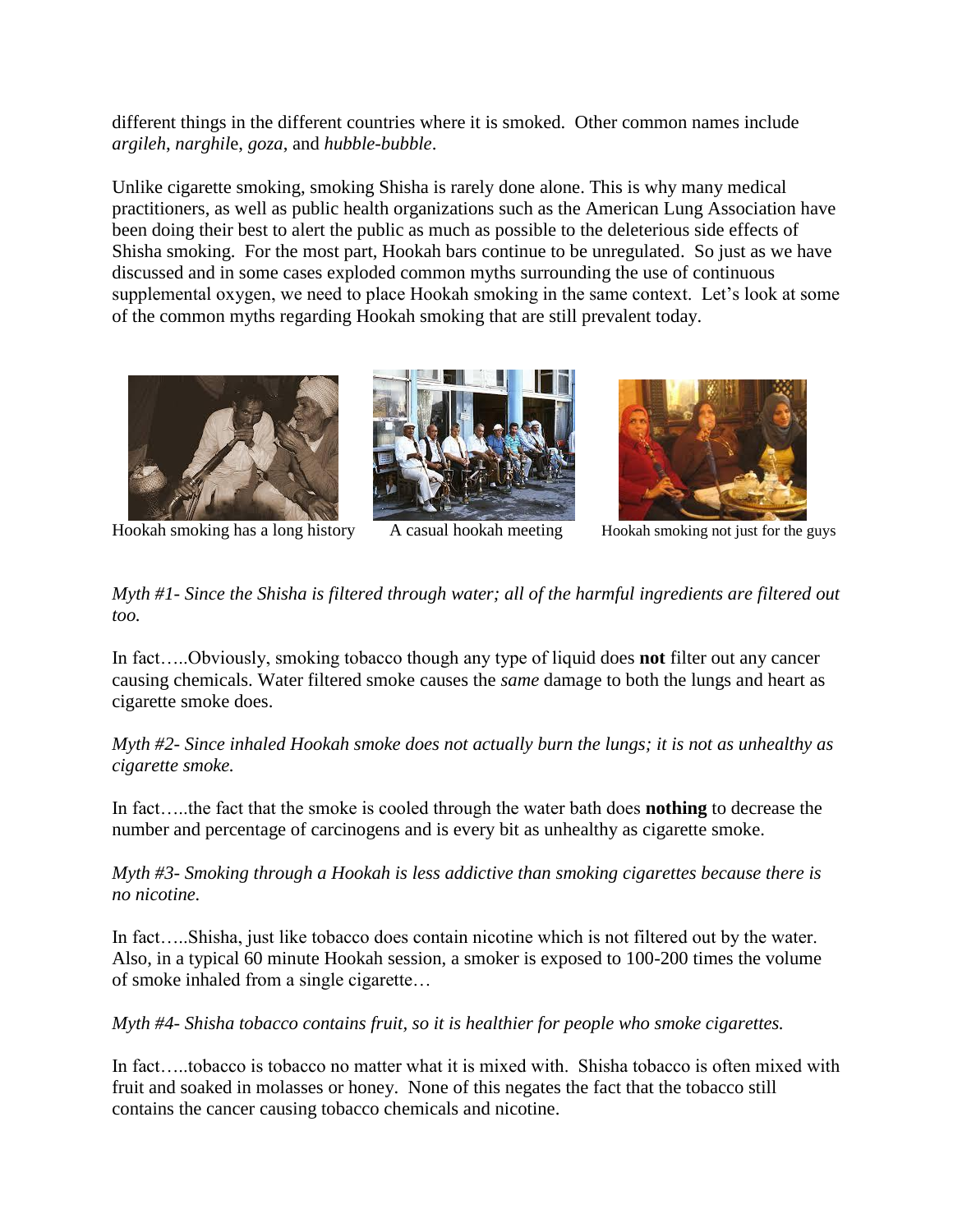## *Myth #5- Smoking from a Hookah is healthier than smoking cigarettes.*

In fact…..Hookah smoke is every bit as dangerous as smoke from a cigarette. Although the smoke is generated in different ways, the end product is exactly the same…smoke containing both nicotine and hundreds of known carcinogens.

If indeed hundreds or maybe thousands of new Hookah smoking establishments are to be opened in the upcoming years, here are a few more points worth mentioning and given serious consideration. We already know the chemical makeup of the typical cigarette down to its most basic components. So compared to cigarette smoke, hookah smoke has higher levels of arsenic, lead, and nickel. Hookah smoke contains 36 times more tar and 15 times more carbon monoxide than cigarettes.

This is due to a couple of things Hookah smokers do that cigarette smokers do not do. Smoking a hookah through a long attached pipe or hose requires the user to take a deeper drag. This increases the levels of nicotine and carcinogens that make it down to the deepest recesses of the lungs. Also, since a typical hookah session with friends at a Hookah bar may take 45-60 minutes the hookah user can expose his/her lungs to the same amount of tar and nicotine as one package of 20 cigarettes. It is easy to overlook the possible effects of secondhand smoke even if you yourself refrain from smoking, since typically you will be sitting with a large group of friends in a small confined place. Finally, since Hookah smoking is very often shared with friends and family, there is a tendency to simply share the same pipe and therefore the mouth piece without washing in between users. This can certainly lead to the increased risk of spreading colds, flu, infections and yes, even oral herpes.

Can we peer through the smoky veil of Hookah smoke to see what is looming on the horizon? Well yes, yes we can. Electronic cigarettes have been commercially available in the United States since 2007. Initially marketed to help people actually quit smoking cigarettes, they are also known as e-cigs or "vapes." E-cigs contain nicotine which only takes 20-30 seconds to make its way to the brain. This mimics the effects of smoking in terms of nicotine delivery and addiction. It was just a matter of time and opportunity that led to the latest in delivery systems known as the "Hookah Pen." Remember that Hookah devices are burning a manipulated tobacco product (Shisha) in addition to nicotine. The American Lung Association has stated publically that hookahs are not safe alternatives to smoking cigarettes.

There are several obvious areas of concern. The first is most obvious and even insidious. E-cigs proclaim to help or aid patients who want to cut back or quit smoking cigarettes completely. In fact, there is absolutely no evidence to support this claim in any way. Another claim made by manufacturers of e-cigs, hookah pens etc. is that the effects of second hand smoke can be significantly decreased. To date, there is no solid data to support this contention in either way.